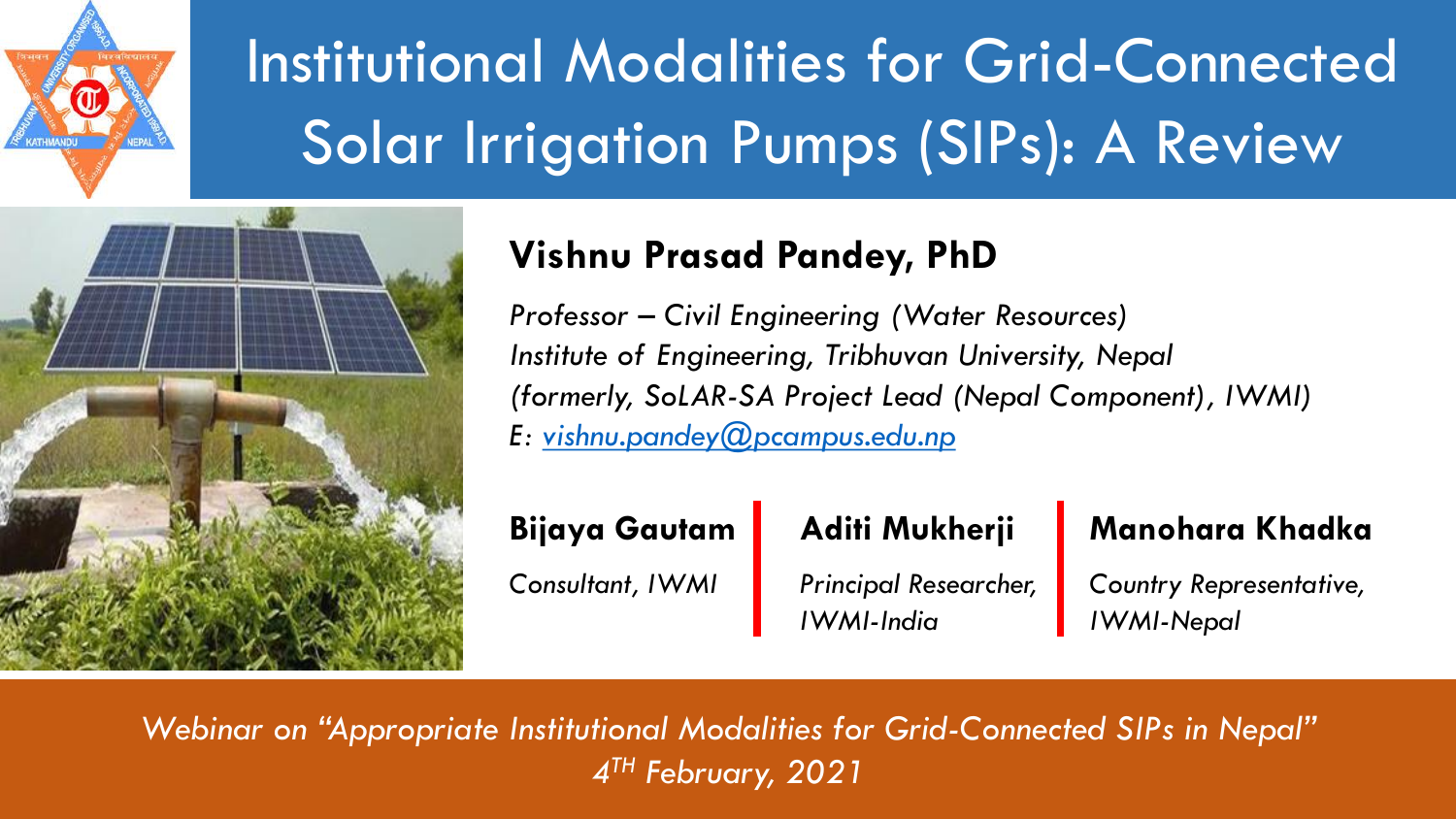• Are grid-connected SIPs good solution to increase capacity utilization of SIPs?

• How feasible the idea is given smaller size of SIPs in Nepal?

• What could be an appropriate institutional modality for governance of grid-connected SIPs in Nepal?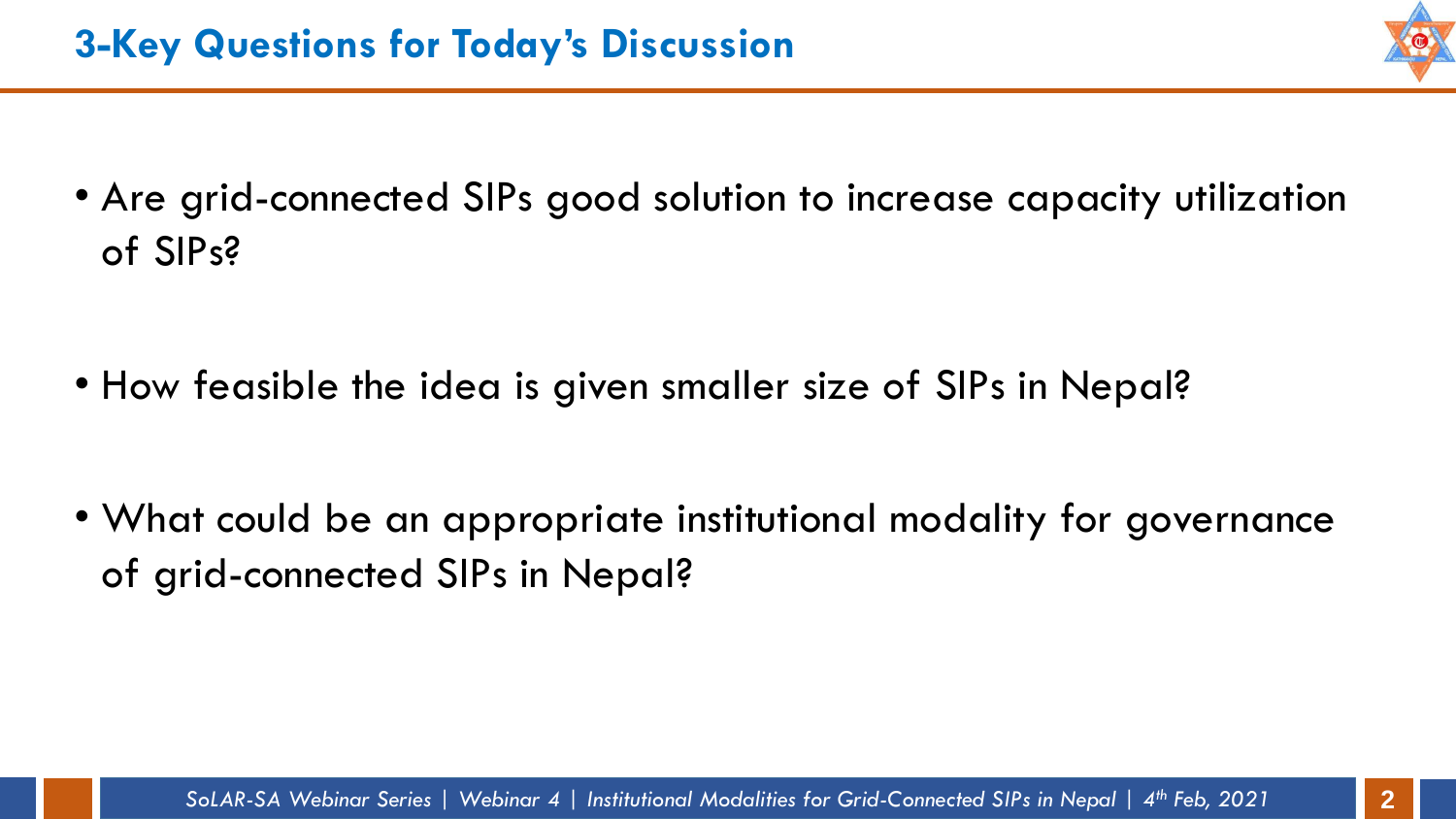#### **Contents**



- Scenario of SIPs in Nepal
- Significance of Grid-connected SIPs
- Typologies of grid-connected solar
- Key attributes institutional modalities for grid-connected SIPs
- Potential institutional models for Terai (Nepal) **DISCUSSION Question**!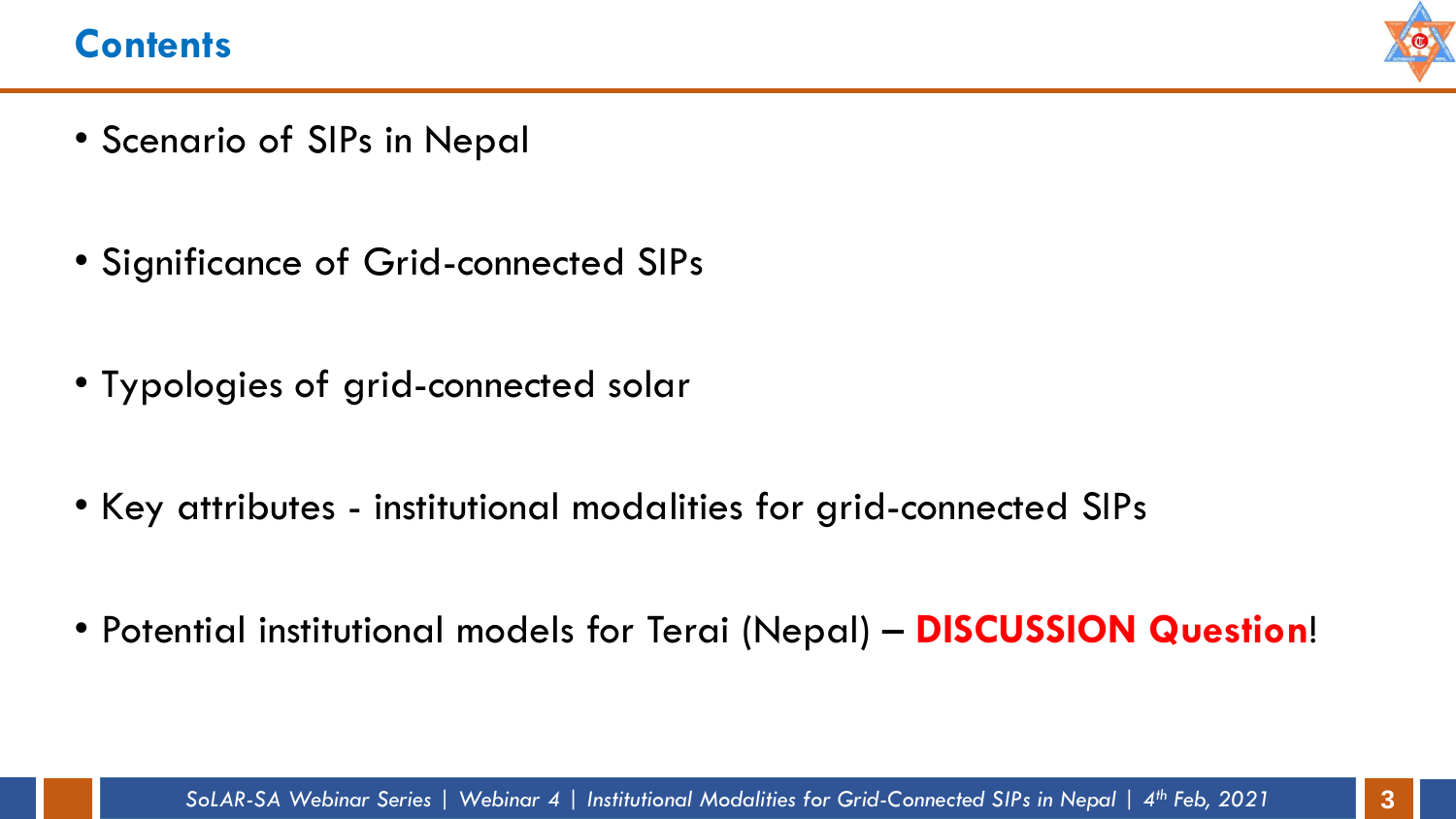## **Scenario of SIPs in Nepal – SIP distribution is primarily in Terai**

- About 1,800 SIPs installed in Nepal;  $> 1,380$  are with AEPC's subsidy
- *Tarai* provinces (P 1, 2, & 5) accounted for
	- 75% of applications & 85% of the granted SIPs. The pattern was true for districts & Palikas too.
- Furthermore,
	- About 22% of SIP subsidy are granted to women applicants
	- A large number of pumps are between 1-2 HP size



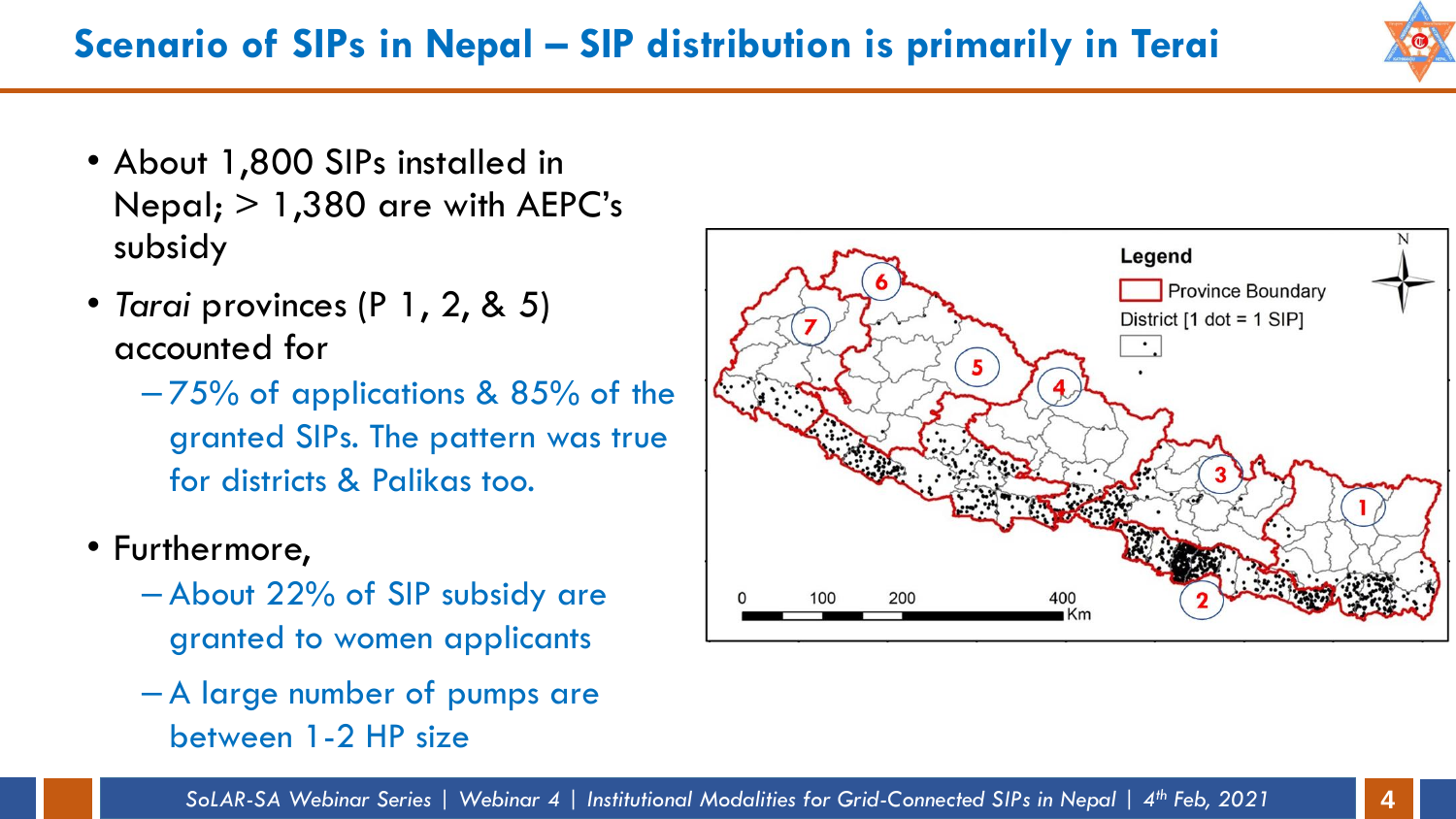# **Scenario of SIPs in Nepal – Cost of SIPs are high in all Provinces**



| • Even with          | Table. Average cost (in NRs lakhs) of SIP by province (P) and pump capacity |                |           |      |                         |      |         |  |
|----------------------|-----------------------------------------------------------------------------|----------------|-----------|------|-------------------------|------|---------|--|
| 60% subsidy,         | Pump                                                                        | P <sub>1</sub> | <b>P2</b> |      | Bagmati Gandaki Lumbini |      | Sudur-  |  |
| farmers still        | capacity (hp)                                                               |                |           |      |                         |      | paschim |  |
| had to pay           | $\leq$                                                                      | 3.9            |           |      |                         |      |         |  |
| 263,793              | 1                                                                           | 4.5            | 4.9       | 4.6  | 4.7                     | 4.7  | 5.0     |  |
| <u>rupees</u> (2,180 | $\overline{\mathbf{2}}$                                                     | 6.7            | 8.4       | 4.9  | 4.9                     | 6.9  |         |  |
| USD) for a SIP,      | $\overline{3}$                                                              |                | 11.9      |      |                         |      |         |  |
| though it            | $5\phantom{1}$                                                              |                | 29.9      | 15.9 |                         | 23.4 |         |  |
| varied with          | $>5$                                                                        |                | 14.4      | 16.4 | 16.9                    | 12.8 | 24.4    |  |
| pump size.           | Total pumps                                                                 | 146            | 658       | 105  | $12$                    | 122  | 12      |  |

- One of the **Challenge** is Enhancing Return on Subsidy (or **Maximizing Return**)
	- Maximizing use of Energy by **Connecting SIPs to Grid** could be one of the Strategies for Maximizing Return.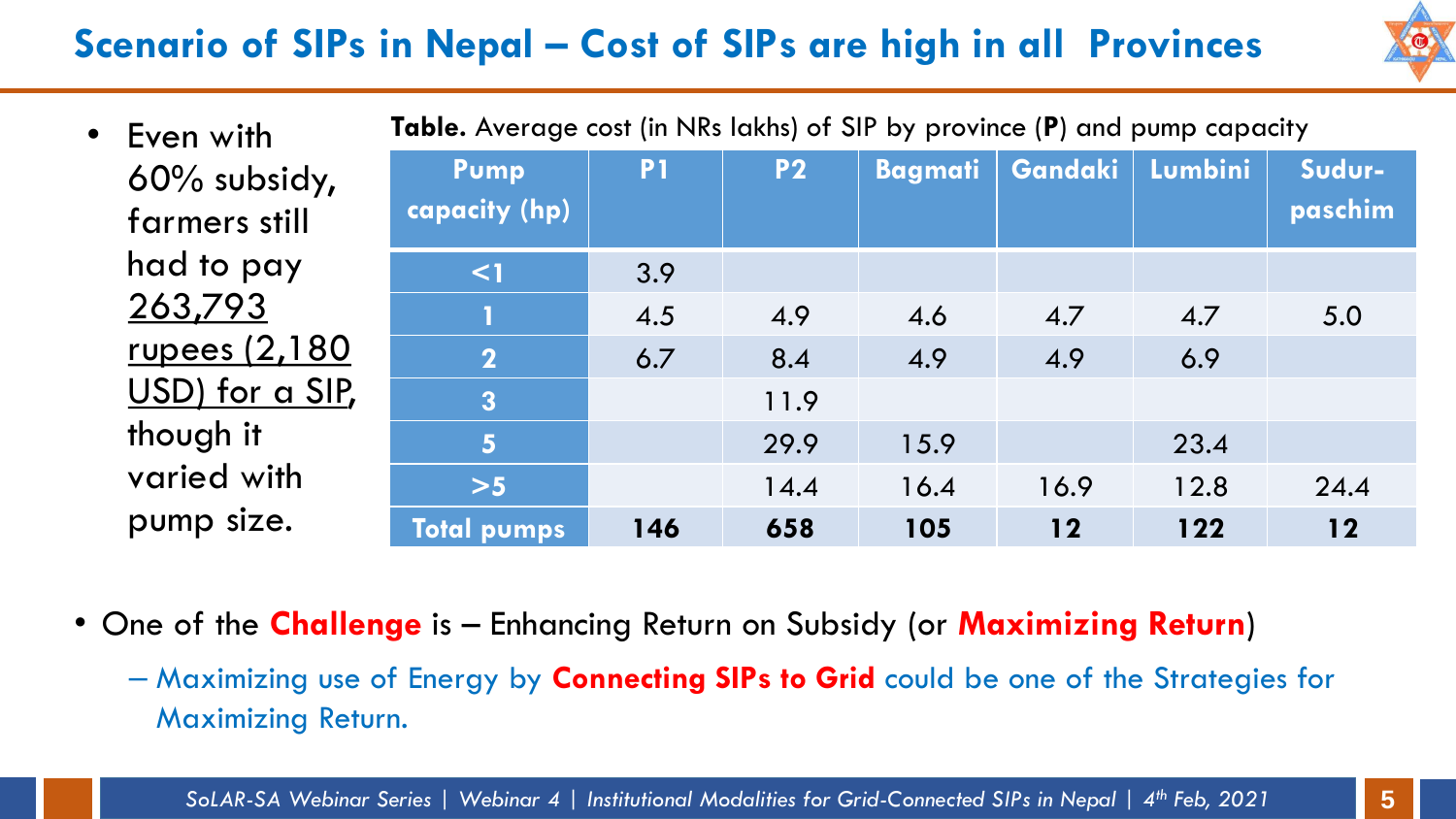## **Significance of Grid-connected SIPs**

- $\cdot$  ~ 1,800 SIPs are already installed, mostly in Tarai Plains, Nepal
	- For pumping Groundwater for irrigation purpose
- This kind of **water-energy connection** has implications in
	- Groundwater over-extraction and associated impacts on the environment.
- Therefore, it is necessary, to incentivize **evacuating surplus energy to grids** to generate extra income, as it helps
	- mitigate the risk of groundwater over-extraction,
	- stabilize the grid system and provide quality power in nearby area, &
	- contribute to proliferating the income generation opportunity for individuals.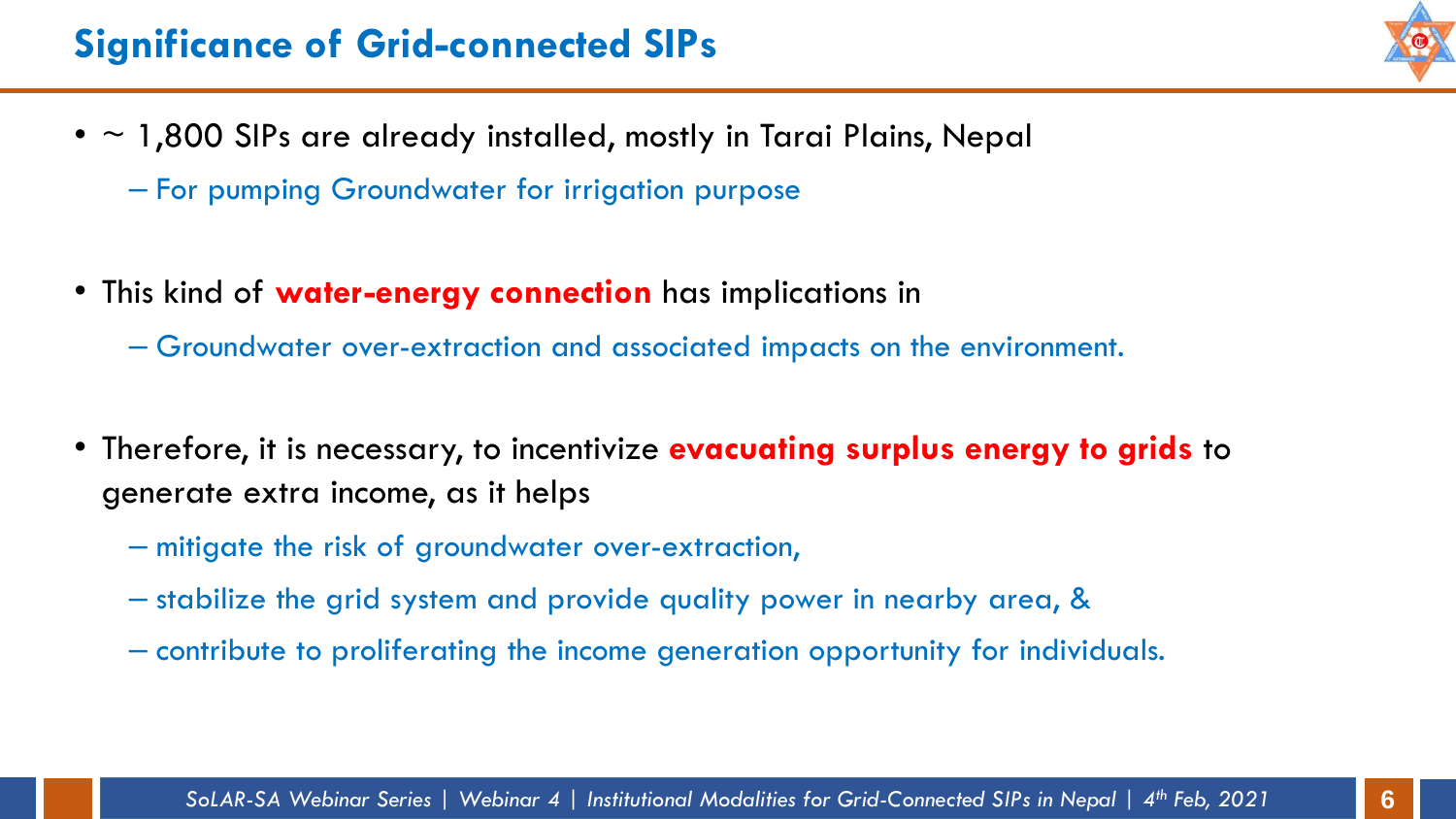- Based on scale of solar PV system
	- Stand-along solar PV system For individual houses, solar home system (SHS)
	- Mini/Micro-grid system Community or village scale solar system
		- $\blacksquare$  Mini grid (10 kW few MW); Micro-grid (1-10 kW); Nano/Pico (< 1 kW)
	- Grid-connected/Grid-extension (on-grid) system
		- **E** Connection of community to new areas using national power transmission system
- Based on method of connection to grid
	- Direction connection to Grid; & Connection through mini-micro grids
- Based on ownership of business model
	- Privately-owned;
	- Community-owned (community-managed & co-operative managed); &
	- Government-owned/Franchisee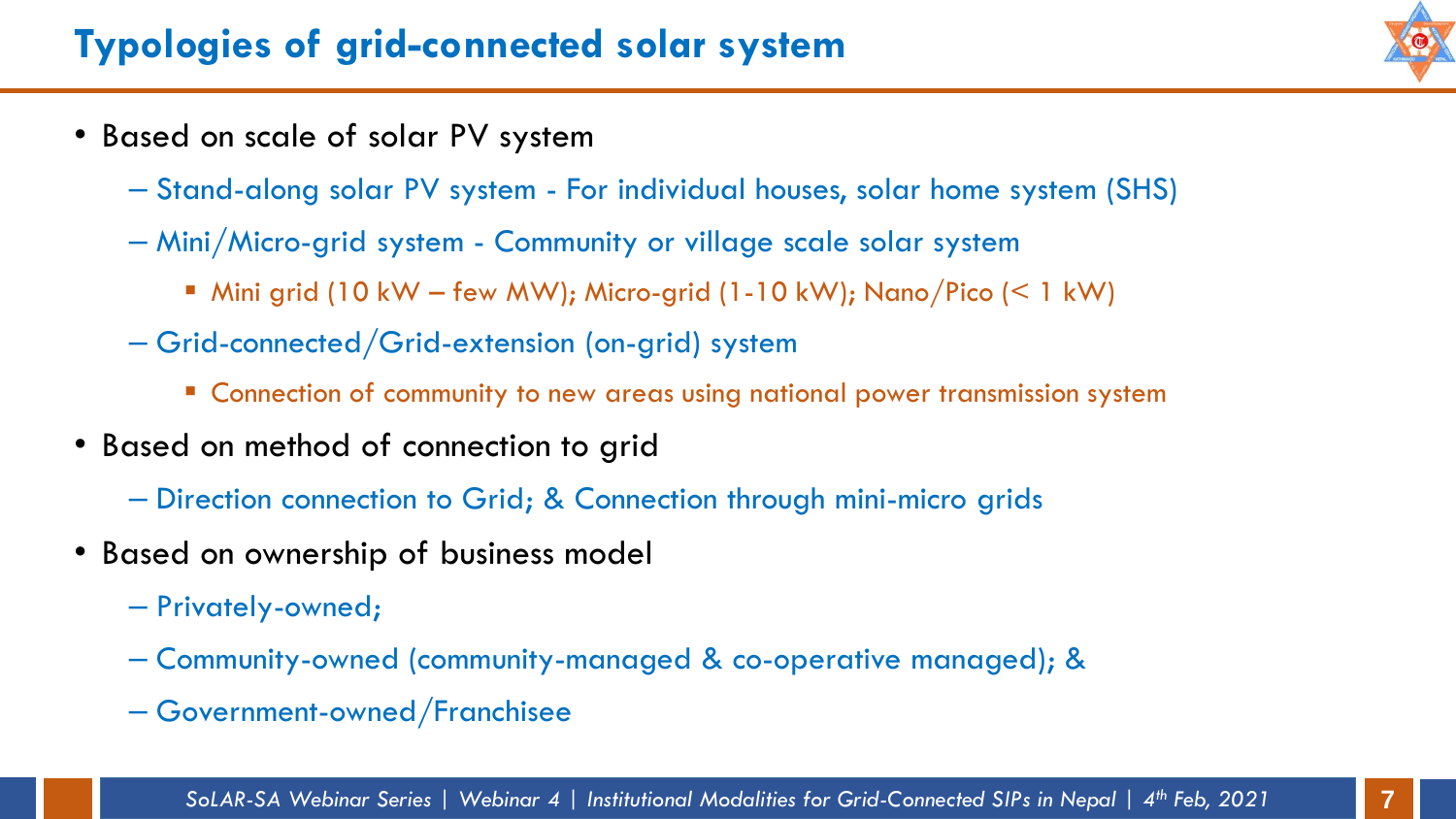# **Typologies of grid-connected solar system: grid-connection options?**





*SoLAR-SA Webinar Series | Webinar 4 | Institutional Modalities for Grid-Connected SIPs in Nepal | 4th Feb, 2021* **8**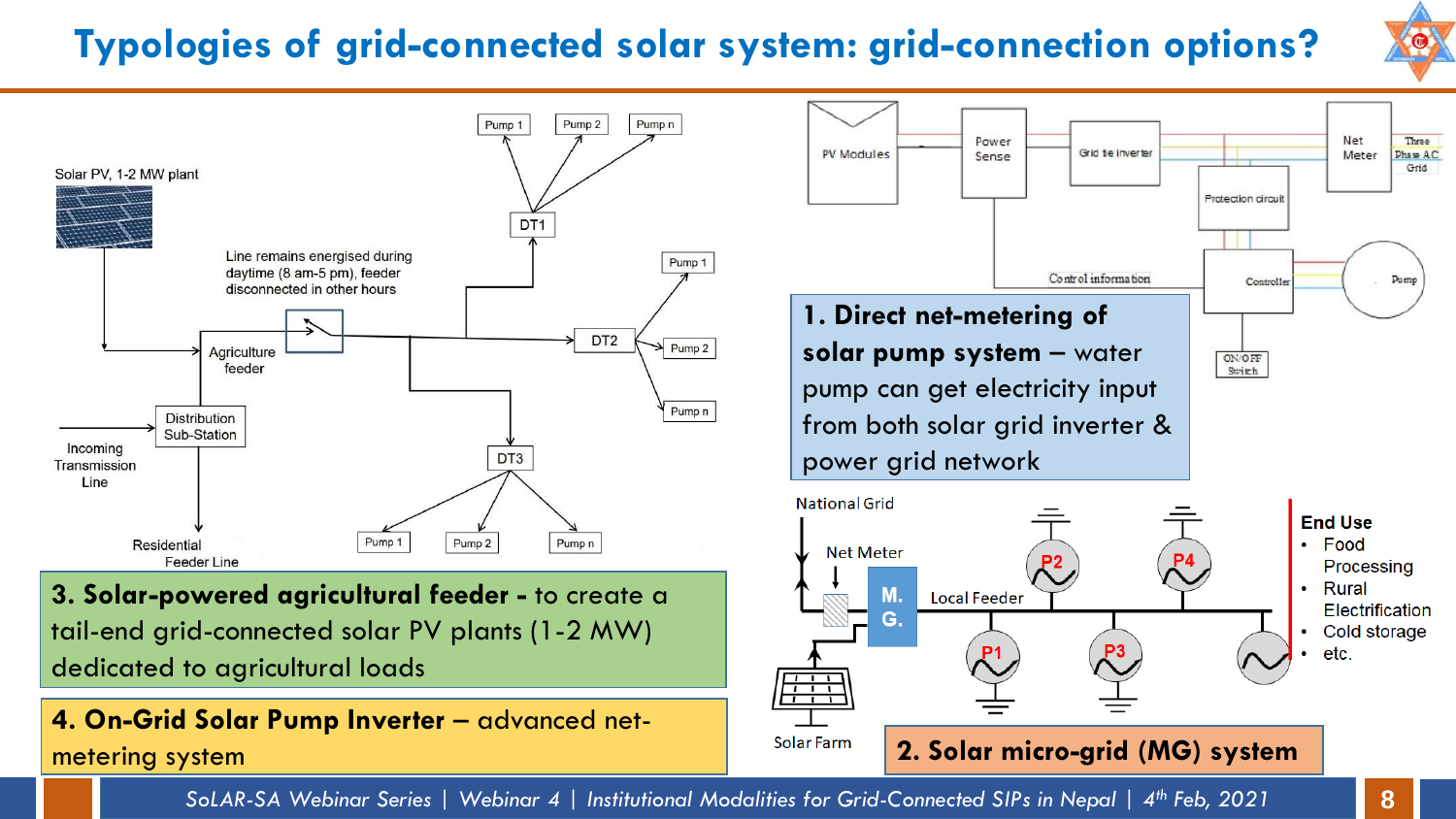# **Key attributes - institutional models for grid-connected SIPs**



- Ownership Private (38%), community (25%), government (13%).
	- Which one could be more suitable in Nepal-Terai context?
- Beneficiaries types (e.g. HH, private, public, farmer) & other characteristics (e.g. land holding, cast, ethnicity, income level, etc.)
	- How to ensure different sections of societies are benefited?
- Benefit/energy sharing/access mechanisms
	- Estimation of benefits? Mechanism for ensuring equitable access of energy and distribution of benefits? Sharing of losses in distribution system? Accounting for total energy use?
- Linkage with the government stakeholders
	- Roles of government and other stakeholders? Regulatory approach?
- Business models for investment & revenue generation?
	- Arrangement of capital **investment** % of grant, loan & equity?
	- **Revenue** generation basis for charging (e.g. flat, progressive)?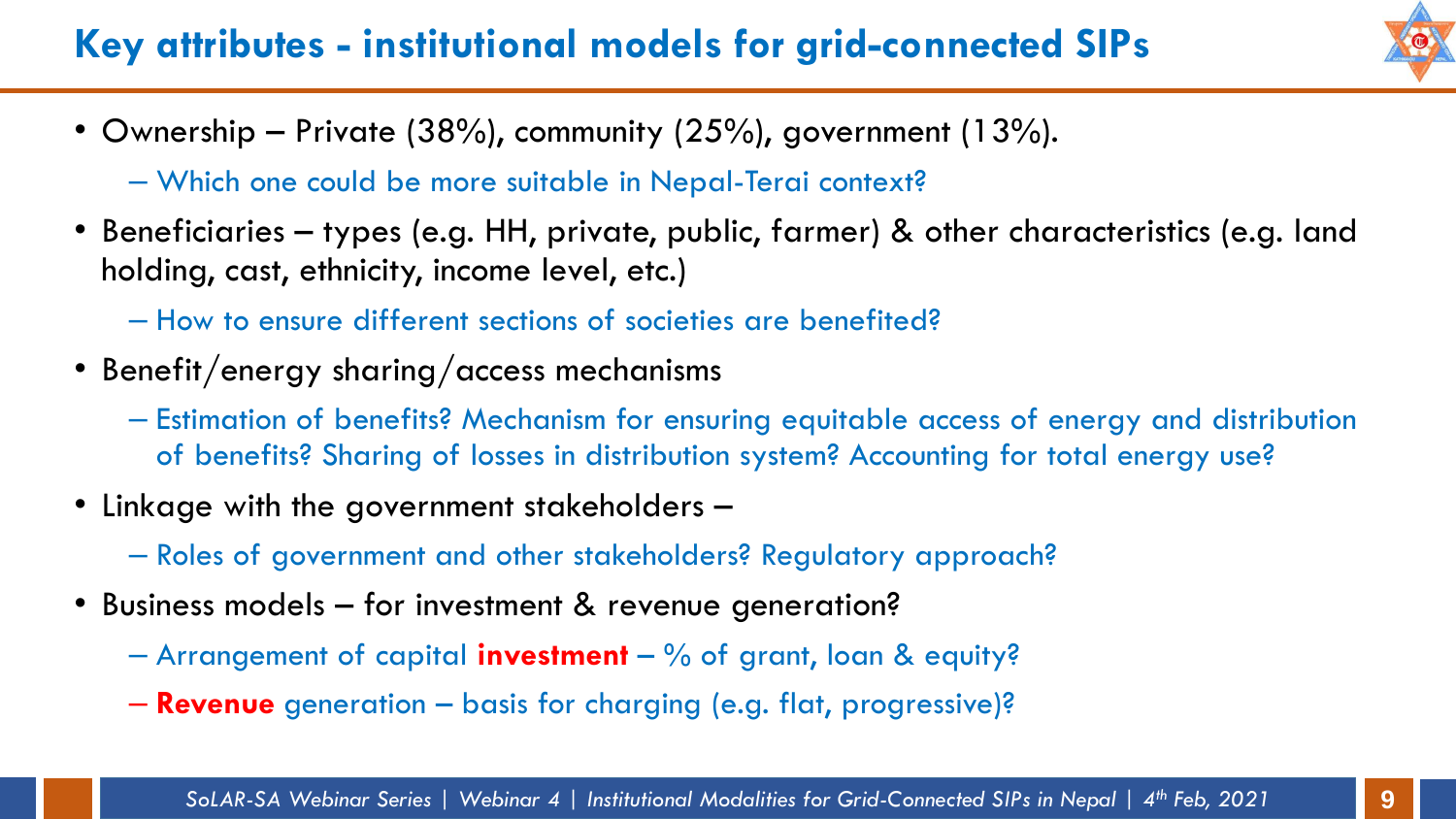# **Key attributes - institutional models for grid-connected SIPs**



| <b>Model name</b>                                                 | Privately-owned   Community-Owned   Government-Owned                                              |                                                                                                                              |                                                          |                                                 |                                  |  |  |
|-------------------------------------------------------------------|---------------------------------------------------------------------------------------------------|------------------------------------------------------------------------------------------------------------------------------|----------------------------------------------------------|-------------------------------------------------|----------------------------------|--|--|
| <b>*Beneficiaries</b>                                             | HHs/Private / Public<br>Sector                                                                    | Large-holder (Farmers)                                                                                                       | smallholder<br>(Farmers)                                 | HHs only                                        | $\overline{\mathsf{S}}$          |  |  |
| <b>Benefit/Energ</b><br>y/Equity<br>sharing<br>mechanism<br>(BSM) | Based on extent of<br>use (e.g., farm size,<br>$number/size$ of<br>rooms, infrastructure,<br>etc. | Ensuring benefit to marginal<br>users (e.g., in the form of<br>more or all subsidy, waiver in form of extra<br>tariff, etc.) | Incentivising<br>women (e.g., in the<br>subsidy, etc.)   | <b>Differentiated</b><br>by types of<br>user    | erai?<br>utes<br>Nepal<br>attrib |  |  |
| <b>Capital</b><br><b>Investment</b><br>(CI)                       | Subsidy from GOV &<br>equity from<br>individuals                                                  | Subsidy from GOV, Ioan from<br>suppliers/ manufacturers $\&$<br>equity from developers                                       | Subsidy from GOV<br>& donors & equity<br>from developers | Privately<br>invested                           | for                              |  |  |
| <b>Regulatory</b><br>Approach<br>(RA)                             | <b>Fully Regulated by</b><br>GOV                                                                  | Jointly regulated by GOV &<br>community                                                                                      | Based on provision Ambiguous/uncl<br>of license          | ear regulations                                 | appropriate<br>Questi            |  |  |
| <b>Business</b><br><b>Model (BM)</b>                              | <b>Grant Model</b><br><b>SOLAR-SA VVEDINAL SELIES</b>                                             | <b>Grant Loan Model</b><br><i>vvepinar 4</i><br><b>INSTITUTIONAL MOQUIITIES TO</b>                                           | Pay As You Go<br>(PAYGO) Model<br><i>INepal</i>          | Vulnerable<br>supported<br>model<br>' reb, 2021 |                                  |  |  |